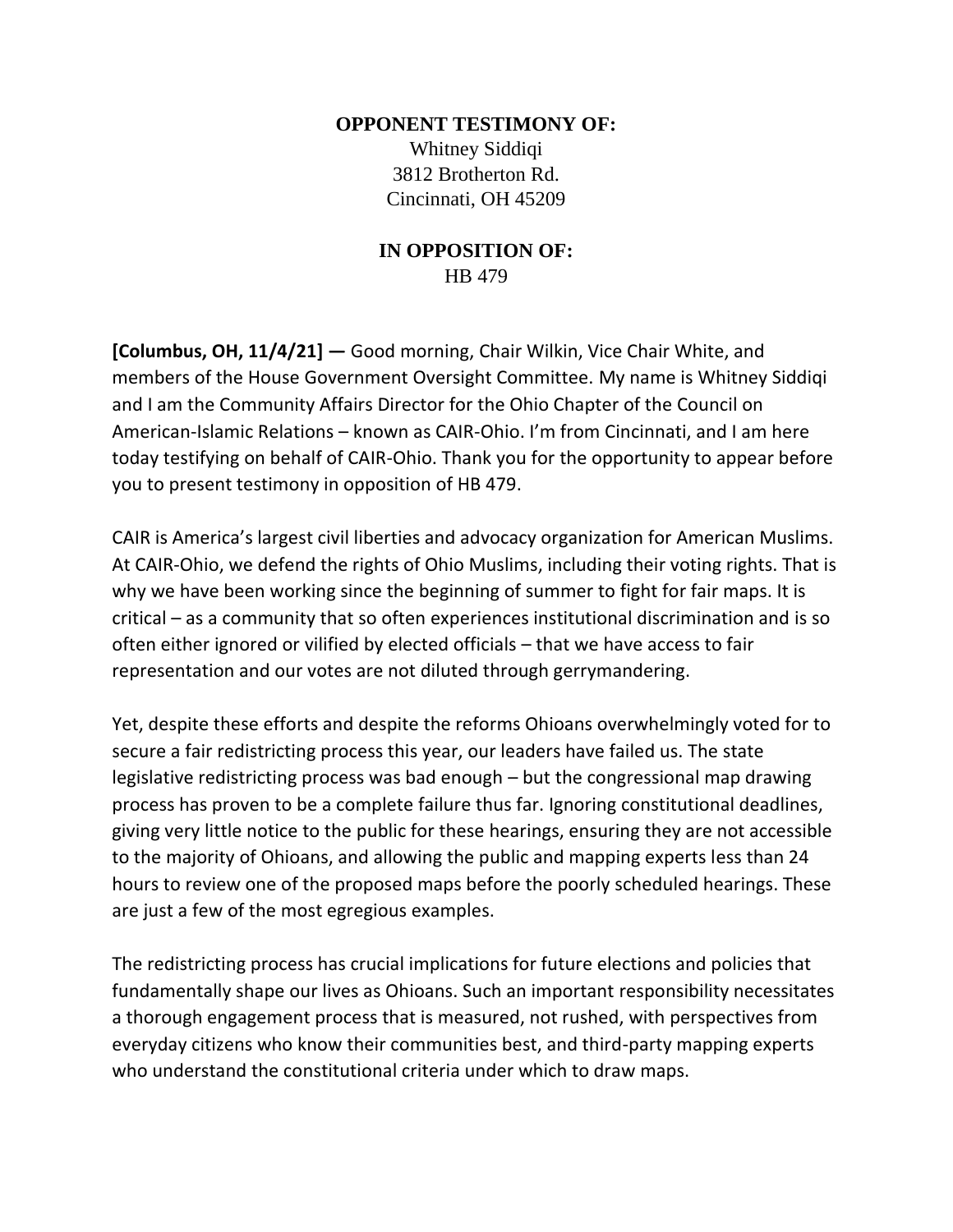Unfortunately, the map proposed in HB 479 clearly violates those criteria and the reforms Ohioans passed to limit gerrymandering. Districts are gerrymandered to favor the Republican party, with initial analyses saying this map might allow Democrats only two seats. Constitutional criteria state that districts must be proportionately consistent with vote totals – which means a fair map would have 8 Republican-leaning seats and 7 Democratic-leaning seats.

This map also divides Hamilton County, where I live, into three congressional districts and lumps Cincinnati in with Warren County, which is predominately white and Republican-voting, therefore diluting the voting power of Cincinnatians and people of color. Furthermore, that proposed district 1 is not compact as required by the Constitution.

Near Columbus, Hilliard and Dublin, where one of Ohio's largest mosques is located and a large Muslim community lives and party control is a toss-up, have been lumped in with communities like Bremen, over an hour away and 94% white and 73% republican. With less than 24 hours to analyze and respond, I did not have time to do a deep dive, but clearly Toledo, where a large Muslim community lives, and other areas have also been gerrymandered.

I think we can all see the pattern here.

No matter which party you or your community is affiliated with, your vote should have the same power as your neighbors and colleagues. But this map suppresses the votes of too many people – too many in urban areas, people of color and those voting against the party which is currently in power. It is clear this map was drawn with one goal: to keep one party in power, not to create districts in which *voters choose* which party receives power.

I have shared this before in previous testimony but I will repeat it again: We are constantly hearing about the extreme divides in America. This would not be the case if our districts were drawn fairly, if our elections were truly competitive, and if every vote – especially those of marginalized communities like the Muslim community – had equal voting power.